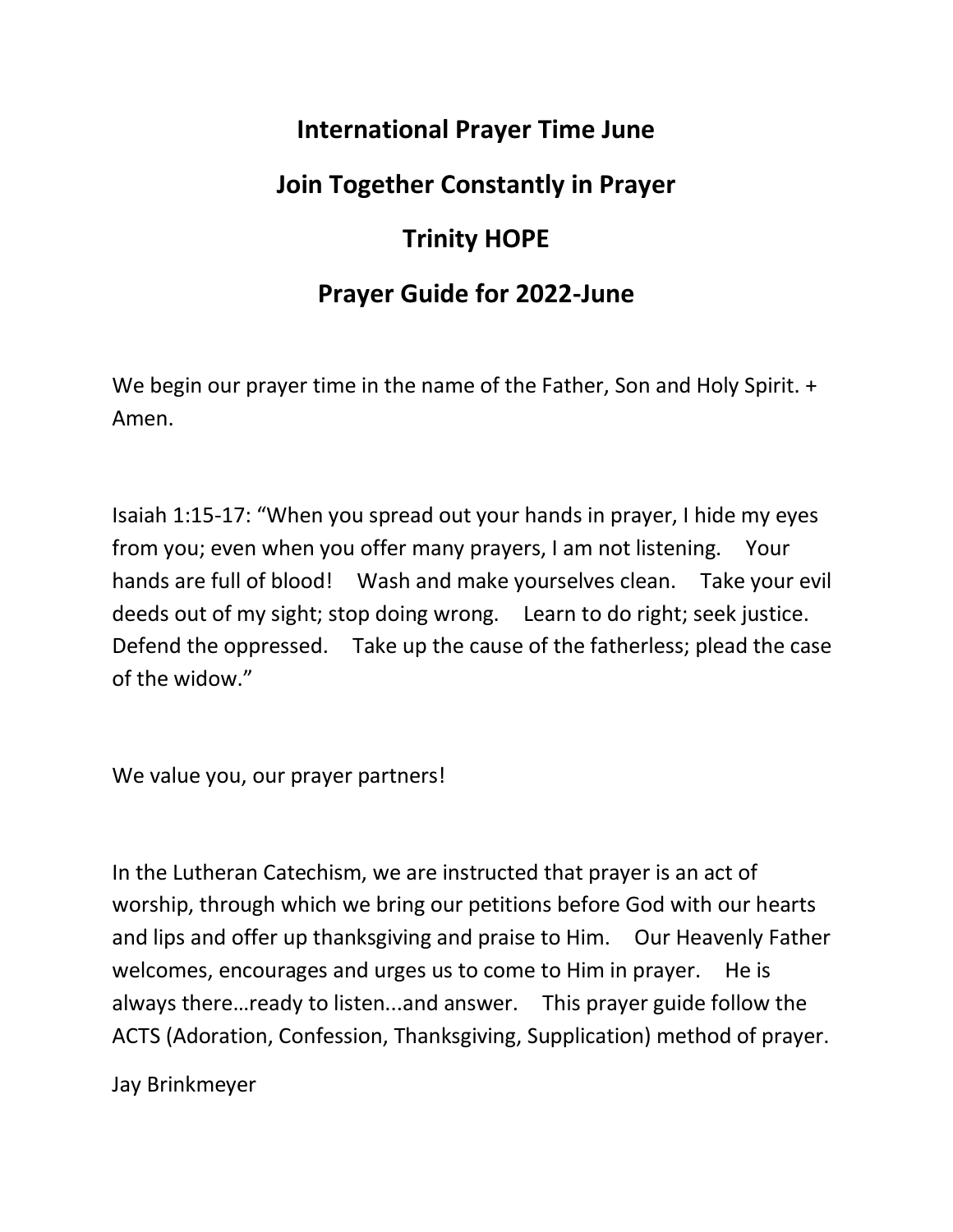

**Adoration**

**Psalm 84:1-2;** "How lovely is your dwelling place, Lord Almighty! My soul yearns, even faints, for the courts of the Lord; my heart and my flesh cry out for the living God."

It is amazing how we can and really should be filled with such pleasure in *seeing a small vegetable seed send a bright green stem up through the soil and watch it reach for the warmth of the sun and drink of the morning dew*  and be refreshed with timely rainfall. HE made that happen every single *season since the beginning of time. Consider that same unbelievable work that HE is accomplishing through each of the Haitian children who have spent the past year learning about His Son, Jesus. It is taking place right before our eyes. HE is in control of that seed, the seasons, the lives of Haitian children and us as well. HE has many plans for each of us. HE has planted seeds and is watching the unfinished business being completed in HIS time and in HIS way.*

 *A time of 'Adoration' to our Heavenly Father.* 

- *Please take time to sit quietly and gaze at His creation and feel His presence in your life.*
- *Think about the provisions, protection, hope, and love that surround you because of His unfailing love for you.*
- *Grasp the immense work that our Creator is doing in the lives of each Haitian child who attended a Christian school this past year.*
- *Spend some time today, reflecting on the work our Creator has accomplished through your life up to this point and then imagine what business HE has prepared for your future.*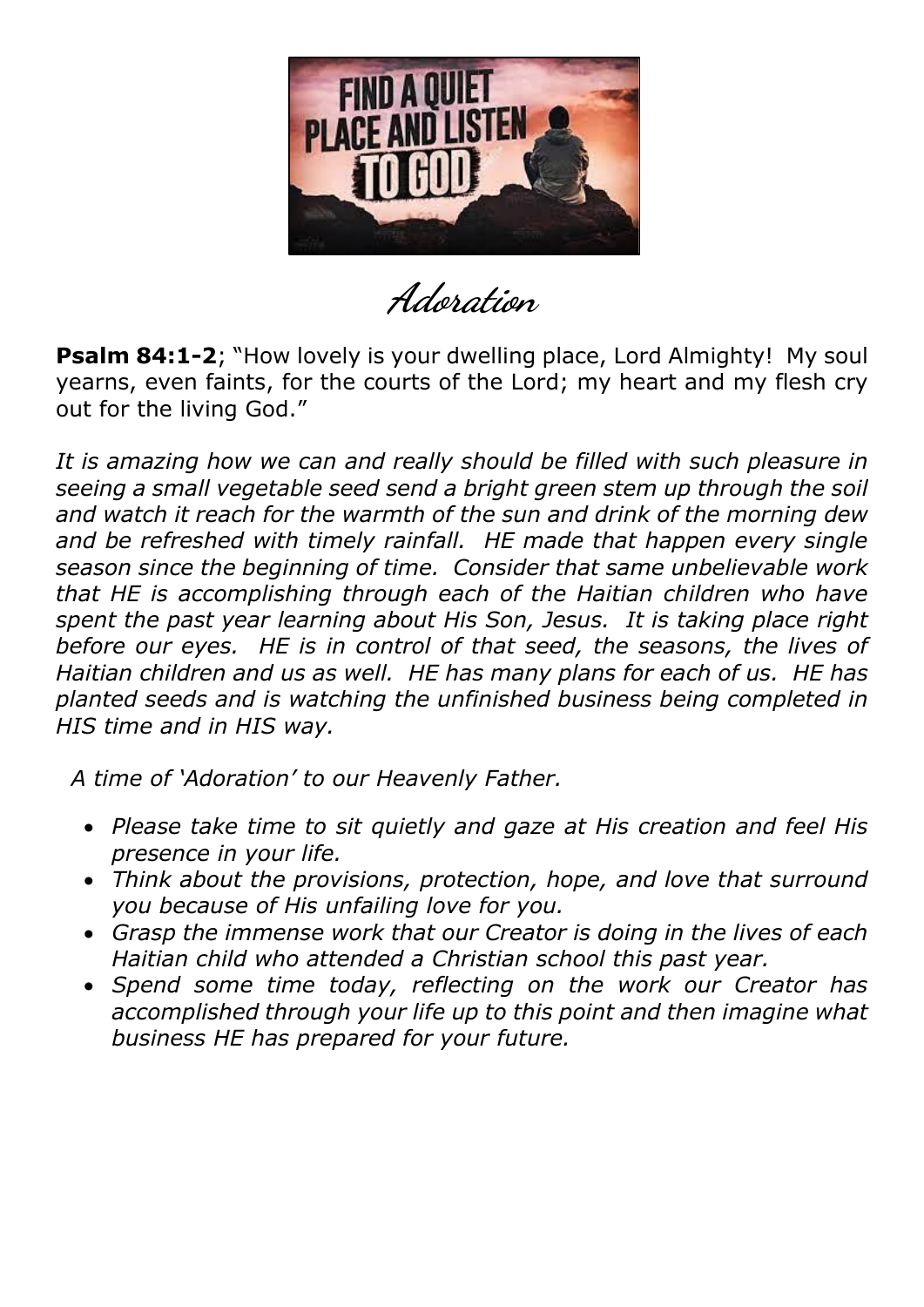And all the Glory<br>goes to God.<br>Confession

**Romans 10:9-10**; "If you declare with your mouth, "Jesus is Lord," and believe in your heart that God raised him from the dead, you will be saved. For it is with your heart that you believe and are justified, and it is with your mouth that you profess your faith and are saved."

*We were born, sinful and unclean, through no fault of our own, but because of the sins of our parents, grandparents…Adam and Eve.* 

*God sent His only Son to die for our sins. Jesus did everything right while he was here on this earth. He loves you with a love that cannot be measured. He gave to the world when no thanks were returned to Him. He healed when there was no hope, and He died without complaint. Jesus did nothing wrong and everything right; all this for you. He lived for you and died for you. Our sins nailed Him to the cross on Calvary and kept Him there until His life on earth had ended.*

• *A time of personal confession.*

*Our sins are placed at the base of the Calvary cross...His cross, and we give thanks that the times we have fallen short in the eyes of our Heavenly Father have been washed clean and we have been forgiven through the Blood of our Risen Savior Jesus Christ.*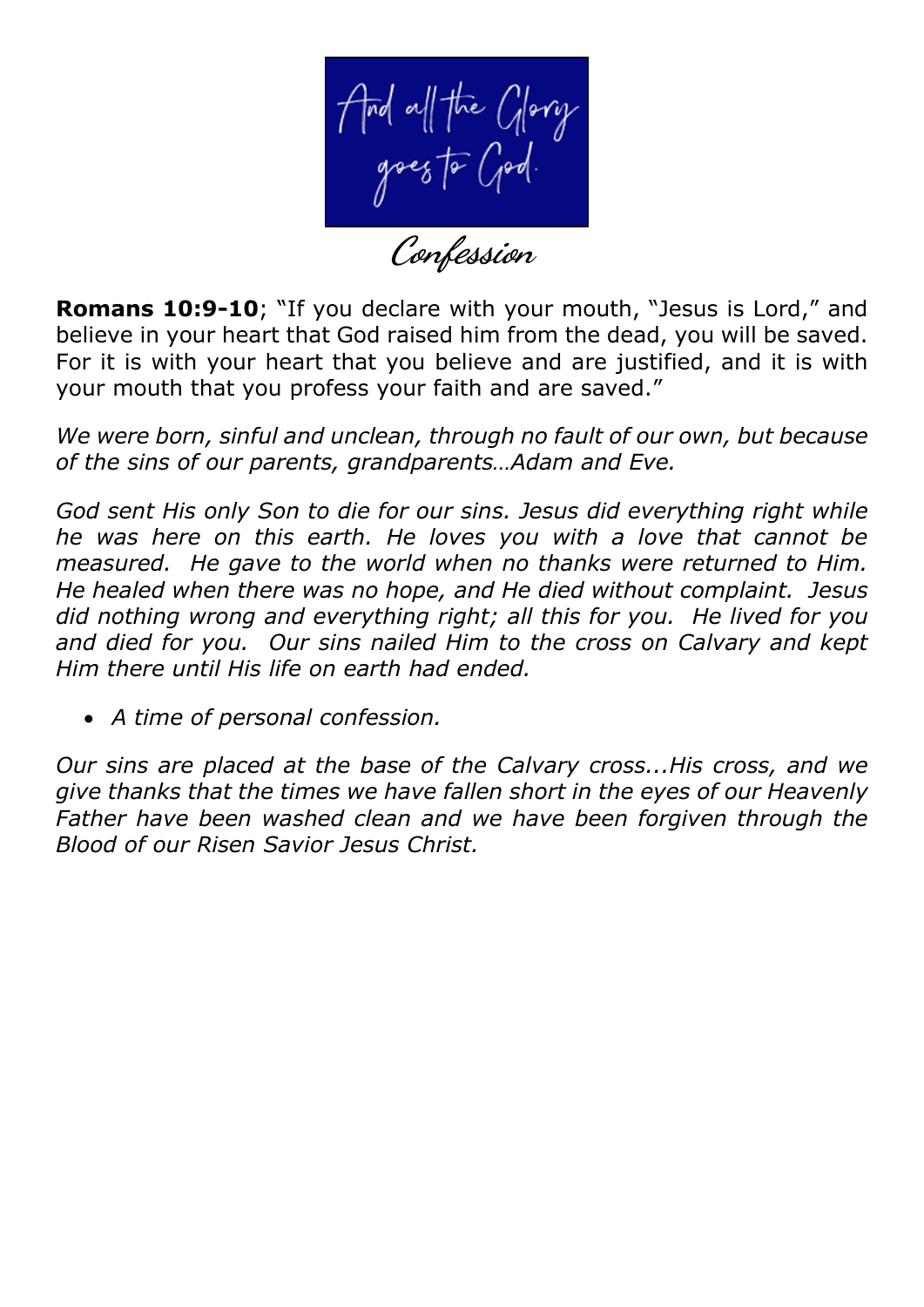**Thanksgiving**

**John 13:12-14;** "When he had finished washing their feet, he put on his clothes and returned to his place. "Do you understand what I have done for you?" he



asked them. "You call me 'Teacher' and 'Lord,' and rightly so, for that is what I am. Now that I, your Lord, and Teacher, have washed your feet, you also should wash one another's feet."

*Serving one another as Jesus first served us; this is what He taught us to do. On this side of Paradise, HE has provided each of us with several opportunities each day to serve HIM in this fallen world. If you are struggling to find something to be thankful for, consider how HE molded and wired you for HIS service before your birth. HE created you to serve HIM and others placed along your journey, here in our country, in Haiti and elsewhere in this fallen world.*

**Psalm 106:1:** "Praise the Lord. Give thanks to the Lord, for he is good; his love endures forever."

*Heavenly Father, we come to You now with hearts, minds and words filled with 'Thanksgiving'."*

- *We give thanks for our Creator, Redeemer, and Holy Spirit.*
- *We give thanks for over 52,000 children who were fed during this pandemic.*
- *We give thanks our providence; monetary, food, clothing, timely moisture, and shelter. As we give of our first fruits may we also give a portion of our best to His children in Haiti who need the assistance we can provide because Your abundant blessings continue to pour into our lives.*
- *Heavenly Father, we give you thanks for protecting each of us through this pandemic that has shaken our world.*